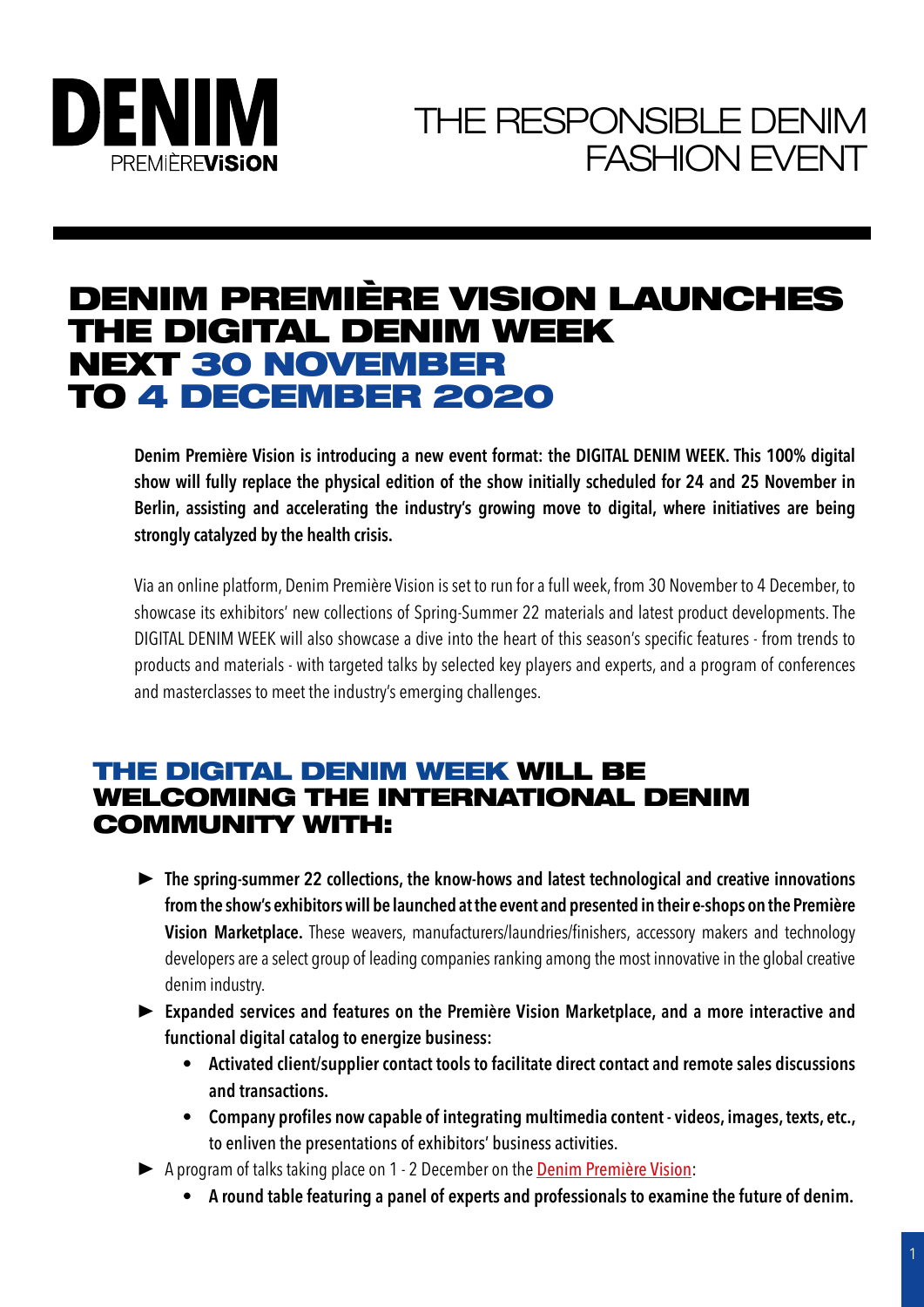- **• Two fashion seminars to provide inspiration and introduce the Spring-Summer 22 trends:** one session by Première Vision's fashion team presenting the season's main directions; and another by Lucia Rosin from Italy's Meidea design studio to analyze new trends in cuts and silhouettes
- **• Two Smart Talks on the industry's challenges in terms of sustainable development** hosted by Giusy Bettoni, sustainable development consultant for Première Vision.
- **• Two workshops presented by Alessio Berto from** *The Tailor Pattern Support* to assist brands in creating their future collections.

## THE PREMIÈRE VISION MARKETPLACE AT THE HEART OF THE SHOW'S DIGITAL PRESENCE

Première Vision was among the very first in the industry to invest in digital technology to provide international markets with online services in complement to its physical events, and provide concrete solutions addressing brands' sourcing needs and the challenges faced by exhibitors in terms of their collection visibility and promotion on a global scale. Denim Première Vision exhibitors joined the Marketplace boutiques in May 2019. Since the beginning of the health crisis, they have enjoyed freely updated online collections, with no limit on the quantity of products presented, nor any constraints in terms of commitment or duration.



### PHYSICAL SHOWS ALREADY ANNOUNCED FOR 2021

To help the industry organize its plans, and because meetings and discussions between buyers and suppliers at physical trade shows is of the utmost importance for the sector, Denim Première Vision is committed to holding its two editions in 2021:

### **In Milan on 25 & 26 May at SUPERTSUDIO PIÙ, for the autumn/winter 2022-23 denim developments.**

**In Berlin on 16 & 17 November at the ARENA BERLIN, to discover the spring summer 23 collections.**